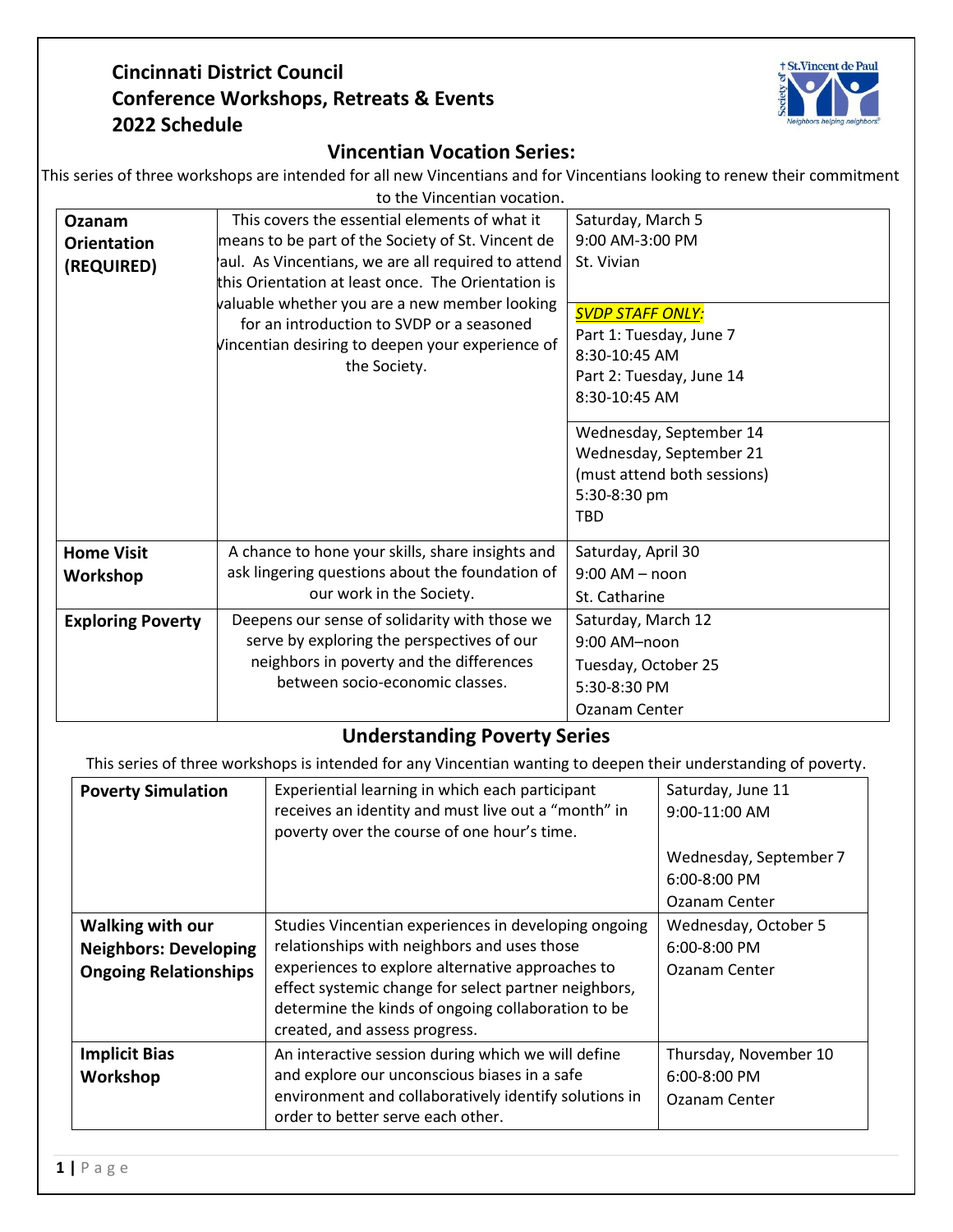The Cincinnati District Conferences gather together several times each year to share information, to give thanks for our many blessings, to celebrate our faith and friendship, and to recognize those Vincentians who inspire us in our shared vocation.

| msplie us in our shared vocation.                 |                                             |  |  |
|---------------------------------------------------|---------------------------------------------|--|--|
| <b>Resource Spotlights Feature guest speakers</b> | Dates & Times to be published               |  |  |
| from community organizations and our own          | in Conference News & Notes                  |  |  |
| internal specialists to share expertise and       | Virtual                                     |  |  |
| resources relevant to serving our neighbors       |                                             |  |  |
| experiencing need. Videos can subsequently be     |                                             |  |  |
| viewed via our website on the members page,       |                                             |  |  |
| "Resource Spotlight".                             |                                             |  |  |
| <b>Summer Meeting</b>                             | Wednesday, June 15 5:30-8:00 PM             |  |  |
|                                                   | TBD                                         |  |  |
| <b>Mideast Region Meeting</b>                     | Thursday-Sunday, May 19-22 Indianapolis, IN |  |  |
|                                                   |                                             |  |  |
| <b>Fall Fellowship Mass &amp; Reception</b>       | Sunday, September 25 9:00 AM - noon         |  |  |
|                                                   | TBD                                         |  |  |
| <b>Christmas Meeting</b>                          | Tuesday, December 6 5:30-8:30 PM            |  |  |
|                                                   | TBD                                         |  |  |

## **Workshops and Retreats for the Formation of All Vincentians**

| <b>Annual Vincentian Mass &amp;</b>    | This annual gathering during the Lenten         | Saturday, March 26                   |
|----------------------------------------|-------------------------------------------------|--------------------------------------|
| Retreat                                | season responds to the Society's call to faith, | 8:00 AM Mass                         |
|                                        | friendship, and service; a special morning of   | 9:00-11:30 AM Retreat                |
|                                        | reflection and prayer.                          | <b>TBD</b>                           |
| <b>Conferences Retreat</b>             | Conference-led one-hour retreat prepared        | Date & Time to be determined         |
|                                        | and distributed by Conferences Support          | by individual Conferences            |
|                                        | Team.                                           |                                      |
| Call-Taking Workshop: "Seeing          | We will discuss best practices in call-taking,  | Monday, April 25                     |
| the Face of Christ via the Phone"      | record-keeping, and dealing with crisis         | 6:00-8:30 PM                         |
|                                        | situations. Extensive Q&A time is included.     | <b>NOC Community Room</b>            |
| <b>First Friday Fellowship</b>         | Join your fellow Vincentians, as well as        | First Friday of every month          |
|                                        | SVDP staff and volunteers on the first          | 12:00-1:00PM                         |
|                                        | Friday of each month as we share                | (Topics and dates listed             |
|                                        | fellowship and conversation about the           | below)                               |
|                                        | many rich dimensions of the Society's           | <b>NOC Community Room</b>            |
|                                        | essential elements: Faith, Friendship, and      |                                      |
|                                        | Service.                                        |                                      |
| January 7: Praying with Others         | February 4: Black History Month Potluck         | March: 4 Intro. to Spanish           |
|                                        | and Formation                                   | and Cultural Awareness               |
| April 1: Care for God's Creation:      | May 6: Living out our Faith Through Service     | <b>June 3: Crucial Conversations</b> |
| Reflecting on Laudato Si               |                                                 |                                      |
| July 1: Self Care and Compassion       | <b>August 5: Implicit Bias</b>                  | September 2: Walking in the          |
| Fatique                                |                                                 | Footsteps of Vincent, Louise,        |
|                                        |                                                 | Rosalie, and Frederic                |
| <b>October 7: Faithful Citizenship</b> | November 4: Gratitude Fellowship Potluck        | December 2: Advent                   |
|                                        |                                                 | Vincentian Wisdom                    |
|                                        |                                                 |                                      |